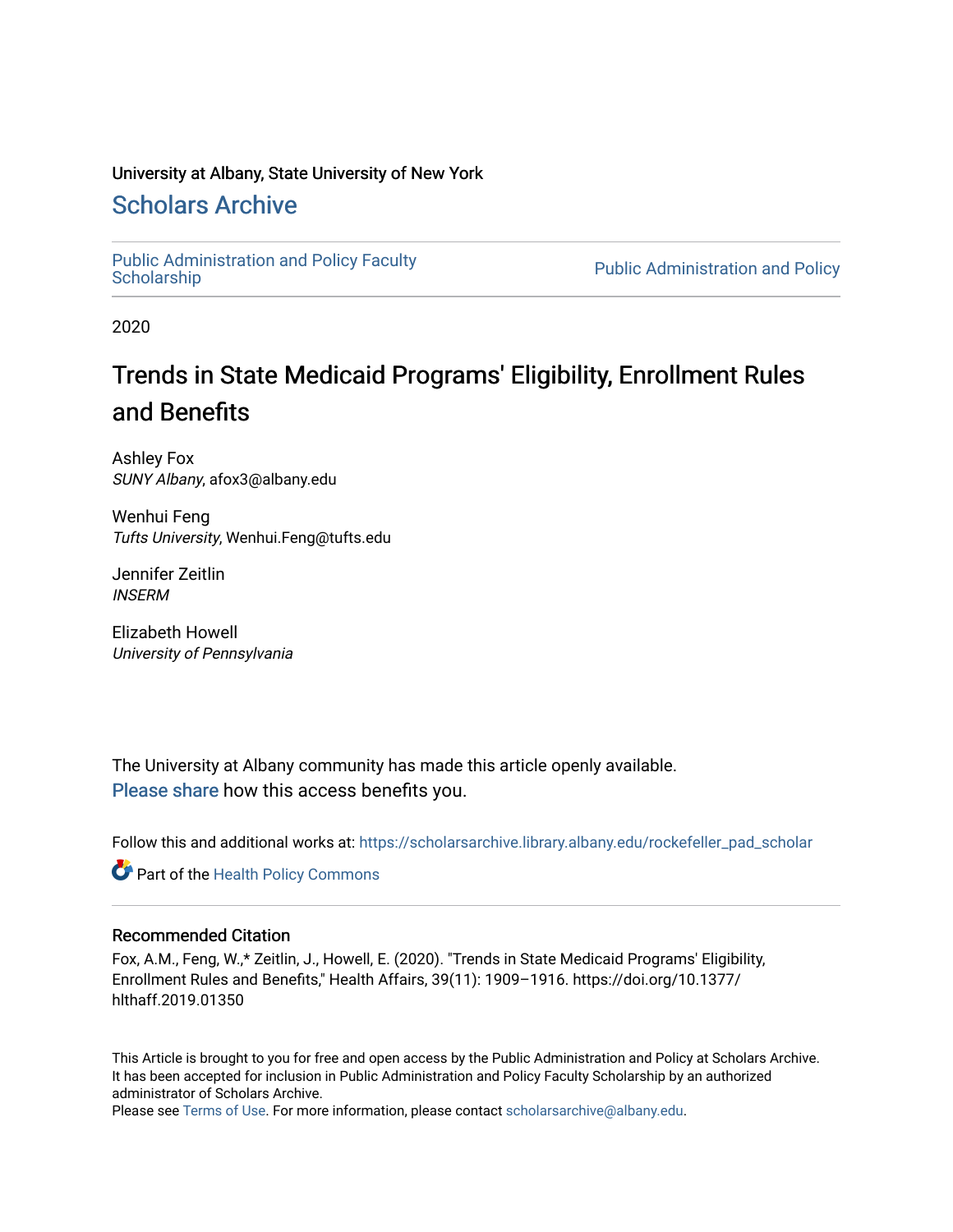By Ashley M. Fox, Wenhui Feng, Jennifer Zeitlin, and Elizabeth A. Howell

# **DATAWATCH** Trends In State Medicaid Eligibility, Enrollment Rules, And Benefits

Recent literature has focused on the impact of the differential adoption by states of the Affordable Care Act's Medicaid expansion. However, additional Medicaid policy dimensions exist where state-level trends in coverage have varied, including eligibility, benefits, and administrative burden, both before and after implementation of the Affordable Care Act.

 $\overline{\phantom{a}}$ t is estimated that from 2014 to 2016 as many as 14.5 million people became insured through Medicaid and the Children's Health Insurance Program (CHIP) as a consequence of the Medicaid expansion that was adopted as part of the Affordable Care Act (ACA) in 2010.<sup>1</sup> Medicaid covered 20 percent of the US population in 2018.<sup>2</sup> Many

more people would have been insured if all states had undertaken the Medicaid expansion. However, although states' decisions about whether to expand Medicaid have received extensive attention,<sup>3</sup> fewer studies have measured and reported on other ways that Medicaid generosity varies across states (including in their eligibility policy criteria for other categorical groups, re-

#### Exhibit 1



DOI: 10.1377/hlthaff.2019.01350 HEALTH AFFAIRS 39, <mark>DOI:</mark> 10.1377/h<br>HEALTH AFFAIR<br>NO. 11 (2020): -NO. 11 (2020): -<br>©2020 Project HOPE— The People-to-People Health Foundation, Inc.

Ashley M. Fox (afox3@albany .edu) is an assistant professor of public administration and policy at the Rockefeller College of Public Affairs and Policy, University at Albany, State University of New York, in Albany, New York.

Wenhui Feng is an assistant professor in the Department of Public Health and Community Medicine at Tufts University Medical School, in Boston, Massachusetts.

Jennifer Zeitlin is a senior research scientist in the Center for Epidemiology and Biostatistics, Inserm UMR 1153, Obstetrical, Perinatal, and Pediatric Epidemiology Research Team (Epopé), Paris Descartes University, in Paris, France.

Elizabeth A. Howell is a **Euzabeth A. Howeu** is a<br>professor at the Blavatnik<br>Family Women's Health Research Institute, Departments of Population Health Science and Policy and Obstetrics, Gynecology, and Reproductive Science, Icahn School of Medicine at Mount Sinai, in New York, New York.

source Authors' analysis of data from the Kaiser Family Foundation's 50-state survey of Medicaid and Children's Health Insurance Program eligibility, enrollment, and cost-sharing policies and Medicaid benefits database. NoTES The composite Medicaid index for the highest- and lowest-value expansion and nonexpansion states. The composite index was measured as an average of the four subindices (income eligibility, administrative burden reduction, benefits and copays, and immigrant eligibility). To ensure data coverage over the full period, benefit levels were assumed to be constant at 2003 levels from 2000 to 2003 and at 2012 levels from 2013 to 2016.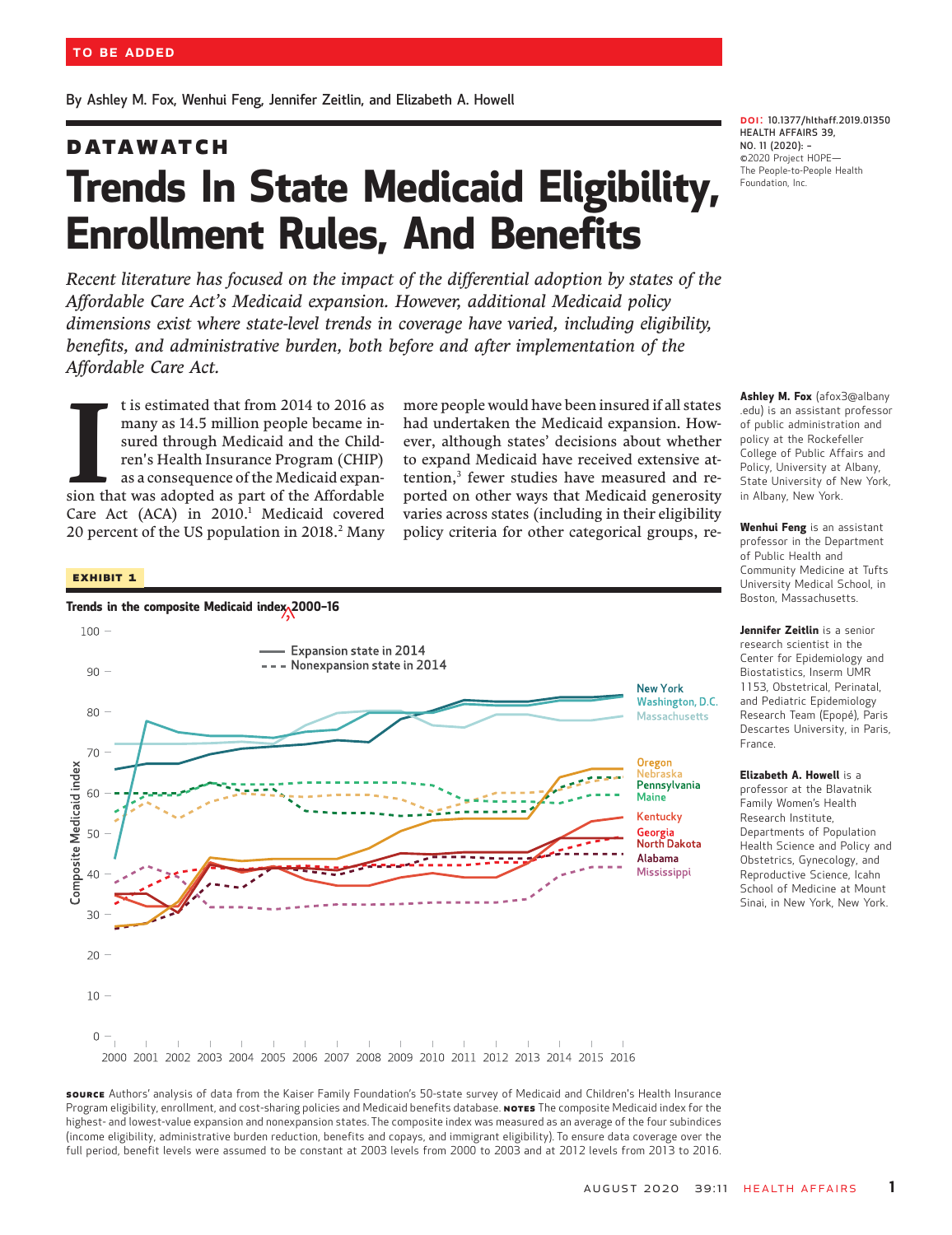duction of barriers to enrollment, and benefit comprehensiveness), many of which predate the ACA.<sup>4-7</sup> This study provides a broader picture of state Medicaid programs beyond Medicaid expansion by comprehensively measuring state Medicaid policy across four dimensions over the period from 2000 to 2016–18 (exhibit 1).

Before the ACA's Medicaid expansion, Medicaid eligibility was primarily constrained to lowincome parents, pregnant women, and children (each with varying income eligibility thresholds), as well as certain elderly or disabled people. The Medicaid expansion constituted a substantial shift in eligibility by untethering income eligibility from categorical criteria and enabling low-income adults without dependents to access the program. However, in addition to eligibility thresholds for adults without dependents, Medicaid programs vary widely in the income thresholds that regulate eligibility across various lowincome categories (parents, pregnant women, and children), as well as whether and to what extent the programs allow noncitizens to join whether lawful permanent residents or migrants without legal status. Moreover, states vary in terms of the enrollment and renewal rules they impose. In addition, states differ in terms of the benefits they cover. Although federal law requires certain core benefits to be covered, such as hospital and physician services, other benefits are optional for states, including dental and optometry services, among others, and whether copays are required for these services. As a consequence, individuals' experiences of Medicaid can diverge dramatically across states.<sup>4</sup>

In spite of these variations, few studies or existing data sources have attempted to comprehensively summarize state Medicaid policies across these different dimensions and over time. $4-7$  The objectives of this study were to generate a longitudinal index of state Medicaid policies along four dimensions across all fifty states and Washington, D.C., to share with the broader research community and enable comparisons of trends across both expansion and nonexpansion states.

By systematically documenting differences in program implementation across the states, we

#### EXHIBIT 2



source Authors' analysis of data from the Kaiser Family Foundation's 50-state survey of Medicaid and Children's Health Insurance Program eligibility, enrollment, and cost-sharing policies. NoTES The income eligibility index was measured as the average income eligibility thresholds across categorical eligibility groups divided by 400 percent of the federal poverty level (the maximum value across categorical eligibility groups). The three states with the highest and lowest values on average during the period examined are identified. Data are directly observed for all years except 2007 (2006 data were used for 2007) and 2001 (data from 2000 were used for 2001). The twenty-fifth and seventy-fifth percentiles are indicated by the shaded area.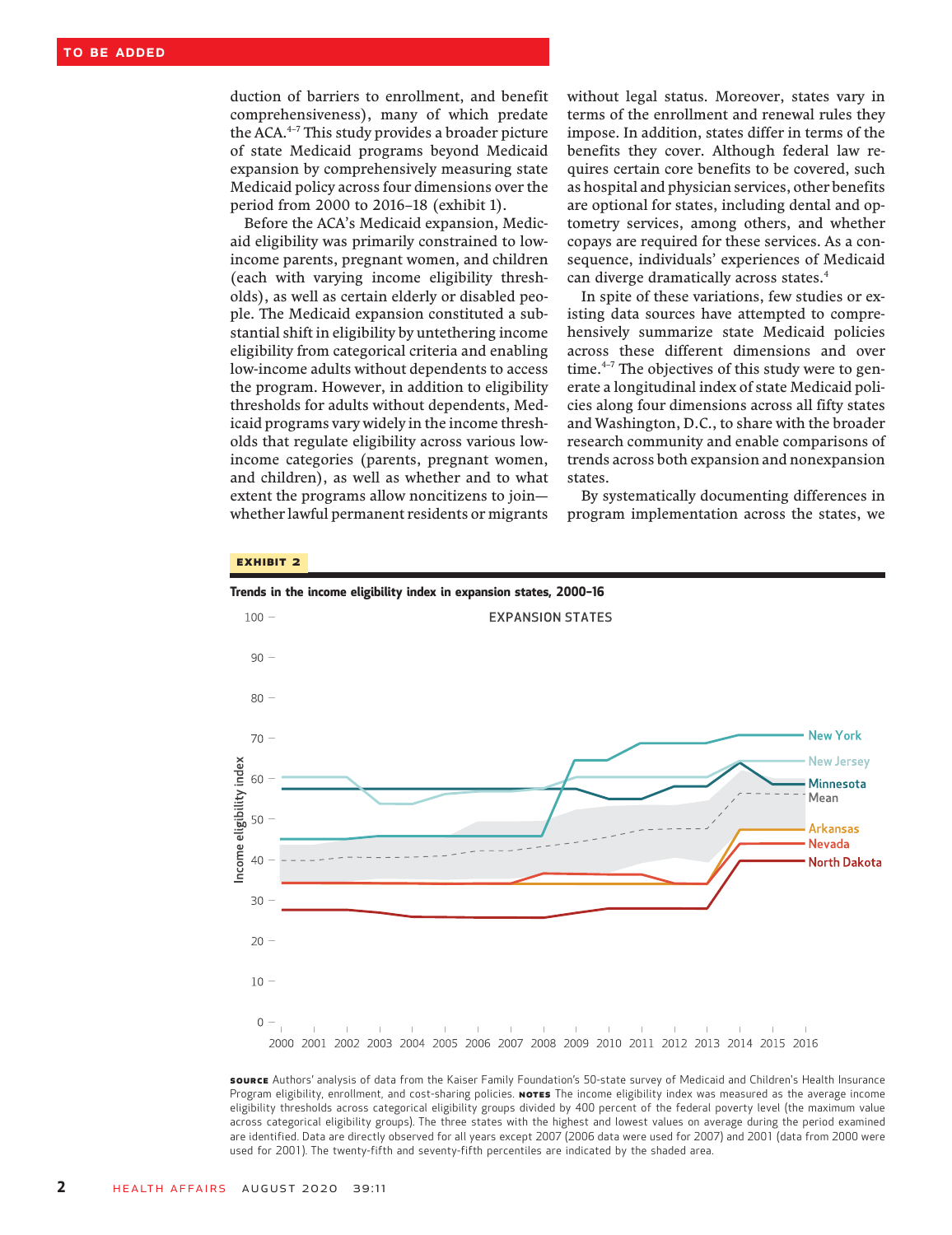aim to provide researchers, policy makers, and the public with a fuller image of how states vary in their Medicaid programs beyond whether or not the state has expanded Medicaid to adults without dependents.

### Study Data And Methods

Data from the Kaiser Family Foundation's website were compiled into a longitudinal data set. The Kaiser Family Foundation has collected detailed information on eligibility, enrollment, renewal, benefits, and cost-sharing policies through its fifty-state survey (plus Washington, D.C.) of state Medicaid and CHIP programs since 2000 and has published annual reports on the findings.8 The reports are based on a telephone survey of state Medicaid and CHIP officials conducted by the Kaiser Family Foundation and the Georgetown University Center for Children and Families. We also drew on data collected by the Urban Institute on Medicaid access among lawful permanent residents and unauthorized immigrants.<sup>9</sup> Information on each state policy

decision was coded such that a higher score represents a more expansive Medicaid policy choice.

We constructed several indices. The eligibility index is based on Medicaid income eligibility limits across different categorical eligibility groups (children ages zero to eleven months, one to five years, and six to eighteen years; pregnant women; and low-income parents) plus the ACA Medicaid expansion for adults without dependents and with income up to 133 percent of the federal poverty level. The administrative burden index captures the variation in reductions in onerous enrollment and renewal rules, such as eliminating asset tests and face-to-face interviews among different categorical eligibility groups. The immigrant eligibility index measures whether lawful permanent residents and unauthorized immigrants are eligible for Medicaid for children, pregnant women, and adults. Benefit comprehensiveness measures whether the state covers optional and mandatory benefits and whether copays are required for each benefit.

A more detailed explanation of how the index

#### Exhibit 3



source Authors' analysis of data from the Kaiser Family Foundation's 50-state survey of Medicaid and Children's Health Insurance Program eligibility, enrollment, and cost-sharing policies. Norss The income eligibility index is defined in the exhibit 2 notes. The three states with the lowest and highest values on average during the period examined are identified. Data are directly observed for all years except 2007 (2006 data were used for 2007) and 2001 (data from 2000 were used for 2001). The twenty-fifth and seventy-fifth percentiles are indicated by the shaded area.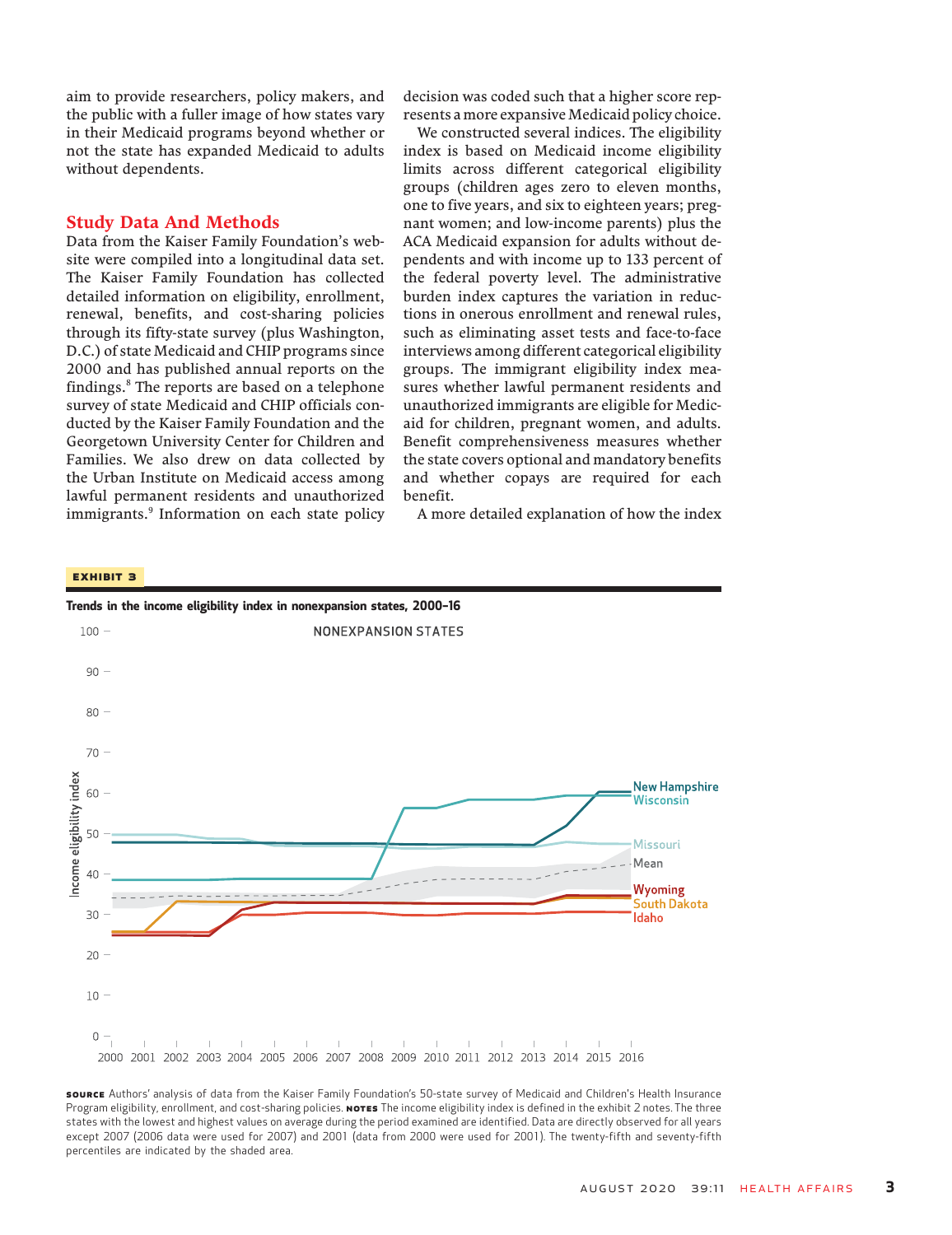and subindices were constructed is in the online appendix.10 The index and subindices range from 0 to 100, where 100 is equivalent to states adopting all policies under a given dimension or all income eligibility groups reaching 400 percent of the federal poverty level; 0 means that none of the policies were adopted.

We graphed the panel data for each dimension of the index separately for Medicaid expansion states (states that expanded Medicaid in 2014, as prescribed by the ACA) versus states that did not expand Medicaid in 2014. This allowed us to view both overall trends across each dimension over time and differences between Medicaid expansion and nonexpansion states. We included the index mean and the twenty-fifth and seventyfifth percentiles to measure differences between expansion and nonexpansion states and overall trends.

There were some limitations to the data set. First, although we captured multiple dimensions over which state Medicaid programs vary, the rules reported here do not include all the ways state Medicaid programs differ and are limited to those collected through the Kaiser Family Foundation's survey. For instance, we did not capture states that have undertaken so-called Section 1115 waivers (after Section 1115 of the Social Security Act) and shifted from fee-forservice Medicaid to Medicaid managed care. This is partly because it is not clear what effect these decisions have on coverage and access. A number of states have also recently applied for Section 1115 waivers to expand Medicaid, but with additional restrictions such as work requirements or premium payments. Medicaid reimbursement rates constitute another important dimension that is not captured here.

Finally, we could not be certain of the exact timing of the implementation of any specific rule changes from one year to the next, and we needed to impute some missing years of data, especially for benefits, which may have limited our analyses undertaking causal inference (see the appendix for more detail). $^{10}$ 

#### Exhibit 4



source Authors' analysis of data from the Kaiser Family Foundation's 50-state survey of Medicaid and Children's Health Insurance Program eligibility, enrollment, and cost-sharing policies. **NOTES** The administrative burden index was measured in terms of the number of streamlined enrollment and renewal efforts made by a state out of the total efforts measured across categorical eligibility groups. The three states with the highest and lowest values on average during the period examined are identified. Data are directly observed for all years except 2010 (2009 data were used for 2010) and 2001 (data from 2000 were used for 2001). The twenty-fifth and seventy-fifth percentiles are indicated by the shaded area.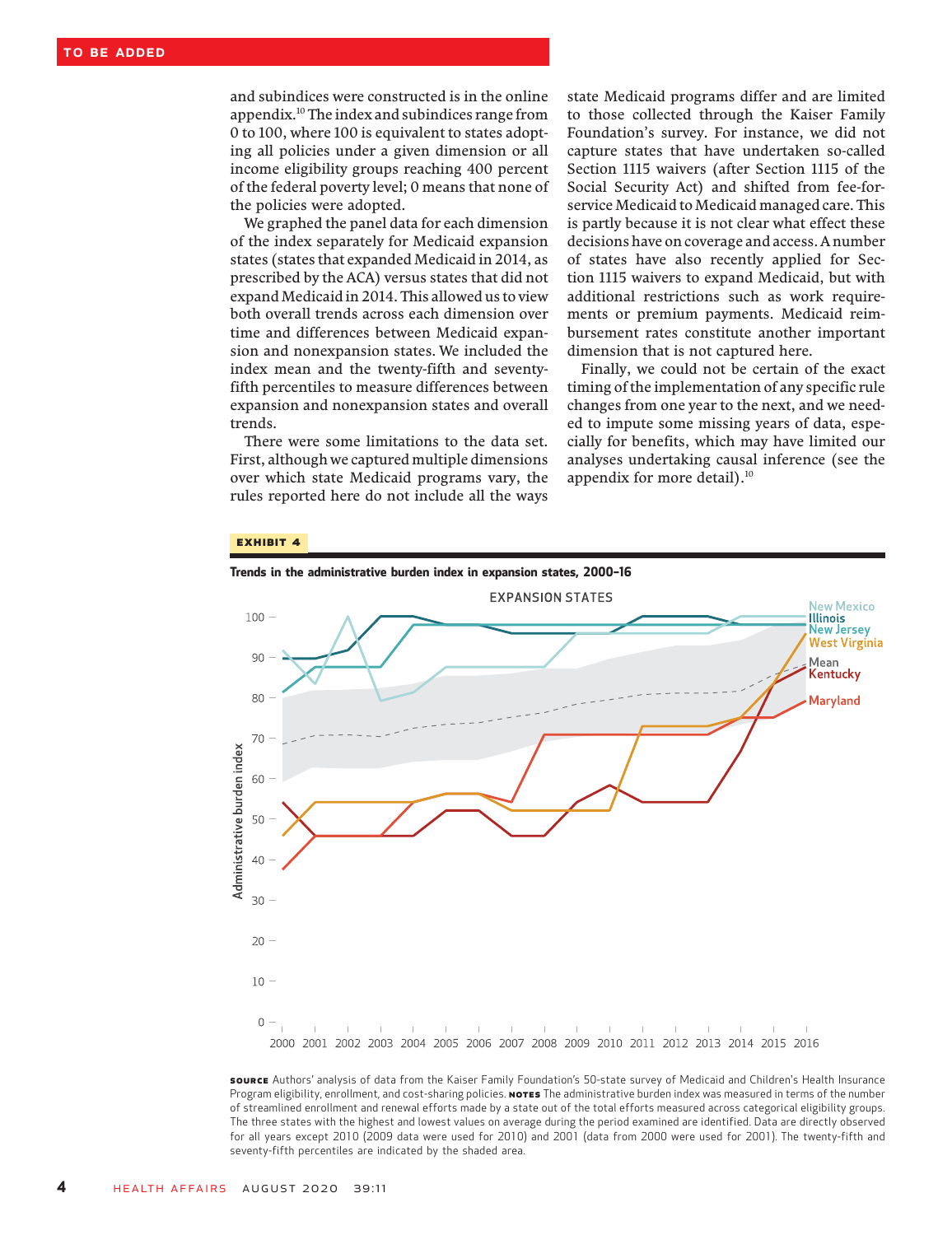## Study Results

Medicaid expansion states have, on average, higher index values than nonexpansion states across all dimensions across the full time frame. For instance, the mean income eligibility index for expansion states was 45 (exhibit 2) versus 37 for nonexpansion states (exhibit 3) over the full period. For administrative burden, the mean index value was 77 over time for expansion states (exhibit 4) and 74 for nonexpansion states (exhibit 5). The mean benefit and copay index value over all years examined was 77 for expansion states (exhibit 6) versus 68 for nonexpansion states (exhibit 7). The largest difference that distinguished the expansion states from nonexpansion states concerned the treatment of immigrants. The mean immigrant eligibility index value over the full period was 44 for expansion states and 21 for nonexpansion states (see figure A6 in the appendix). $^{10}$ 

Although expansion states had higher index values than nonexpansion states, both expansion and nonexpansion states have been trending upward in their eligibility and administrative burden indices, especially after 2014. In contrast, benefit and copay and immigrant eligibility indices have largely been flat across states, regardless of expansion status. Benefit and copay indices decreased across a number of states between 2012 and 2018, particularly in Nevada and New Hampshire, as a number of optional benefits were dropped or copayments added. No state has adopted all of the possible policy reforms that would maximize eligibility levels, minimize administrative barriers to enrollment, and provide all allowable benefits and eliminate copays—meaning that all states do less than the federal government permits.

The states and localities with the highest composite index values between 2000 and 2016 across all categories were Washington, D.C.; New York; and Massachusetts. Those with the lowest were Mississippi, Alabama, and Kentucky. Tables A3 and A4 in the appendix provide detailed state rankings for the composite index and across the four dimensions.<sup>10</sup>

#### Exhibit 5



source Authors' analysis of data from the Kaiser Family Foundation's 50-state survey of Medicaid and Children's Health Insurance Program eligibility, enrollment, and cost-sharing policies. NoTES The administrative burden index is defined in the exhibit 4 notes. The three states with the highest and lowest values on average during the period examined are identified. Data are directly observed for all years except 2010 (2009 data were used for 2010) and 2001 (data from 2000 were used for 2001). The twenty-fifth and seventy-fifth percentiles are indicated by the shaded area.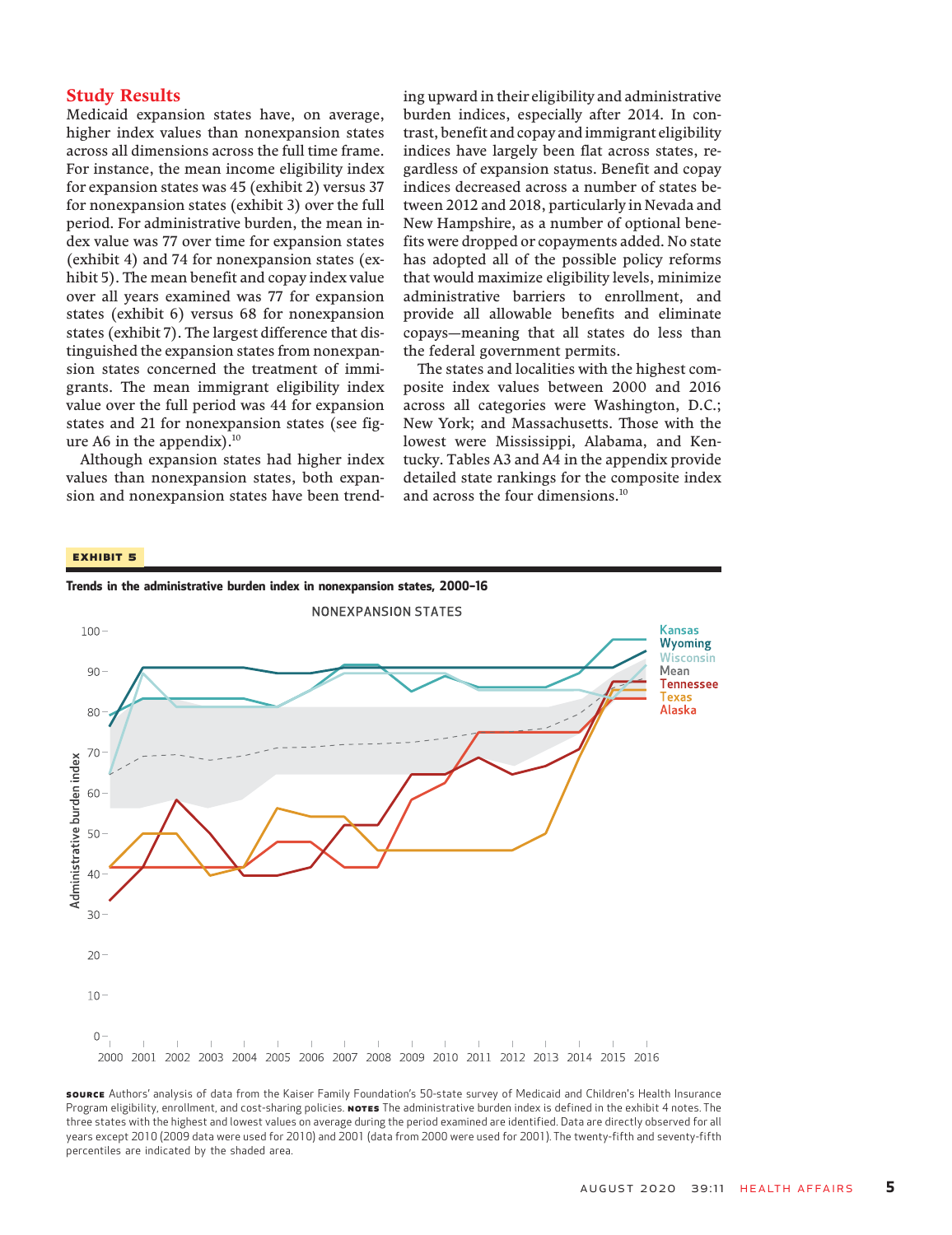#### Exhibit 6

Trends in the benefit and copay index in expansion states, 2003–<sup>18</sup>



source Authors' analysis of data from the Kaiser Family Foundation's Medicaid benefits database. NoTES The benefit and copay index was measured as the number of optional services covered and not requiring a copay out of the total number possible. Data were available starting in 2003. The three states with the highest and lowest values on average over the time period are identified. Data are directly observed for 2003, 2004, 2006, 2008, 2010, 2012, and 2018. For other years, data from the previous year were used. For 2013 to 2017, directly observed data from 2012 were used. The twenty-fifth and seventy-fifth percentiles are indicated by the shaded area.

#### Discussion

This analysis illustrates several ways in which states vary in their Medicaid policies apart from whether the state has undertaken the expansion of program eligibility to adults without dependents. States that have not expanded Medicaid, on average, have lower index values than states that chose to expand Medicaid on schedule in 2014. However, this is not solely a result of these states' failure to expand Medicaid to adults without dependents; rather, these states also perform unfavorably, on average, across a range of other measures, including income thresholds for other categorical eligibility groups, reduced administrative burden in enrollment and renewal, expanding benefits with no cost sharing, and eligibility for immigrants. This finding has implications for studies examining the impact of Medicaid expansion on health-related outcomes, as it suggests that these studies might need to account for the broader ways in which Medicaid programs vary across states.

Although there are differences between expan-

sion and nonexpansion states, overall, states have been trending in the direction of higher index values, in terms of both income eligibility thresholds and enrollment or renewal rules aimed at reducing administrative burden, although less so in terms of benefits and easing of immigration restrictions. The reduction in administrative burden may be at least partially a result of inducements from the federal government aimed at reducing administrative burden. For instance, the Children's Health Insurance Program Reauthorization Act of 2009 included a "performance bonus," which provided extra financial support to states that succeeded in enrolling Medicaid-eligible children above target levels.11 To qualify, states need to have implemented at least five of eight policies designed to streamline enrollment and renewal procedures in their Medicaid and CHIP programs. The apparent convergence of states in their streamlining of enrollment and renewal process after 2009 and after the adoption of the ACA suggests that the federal government can effec-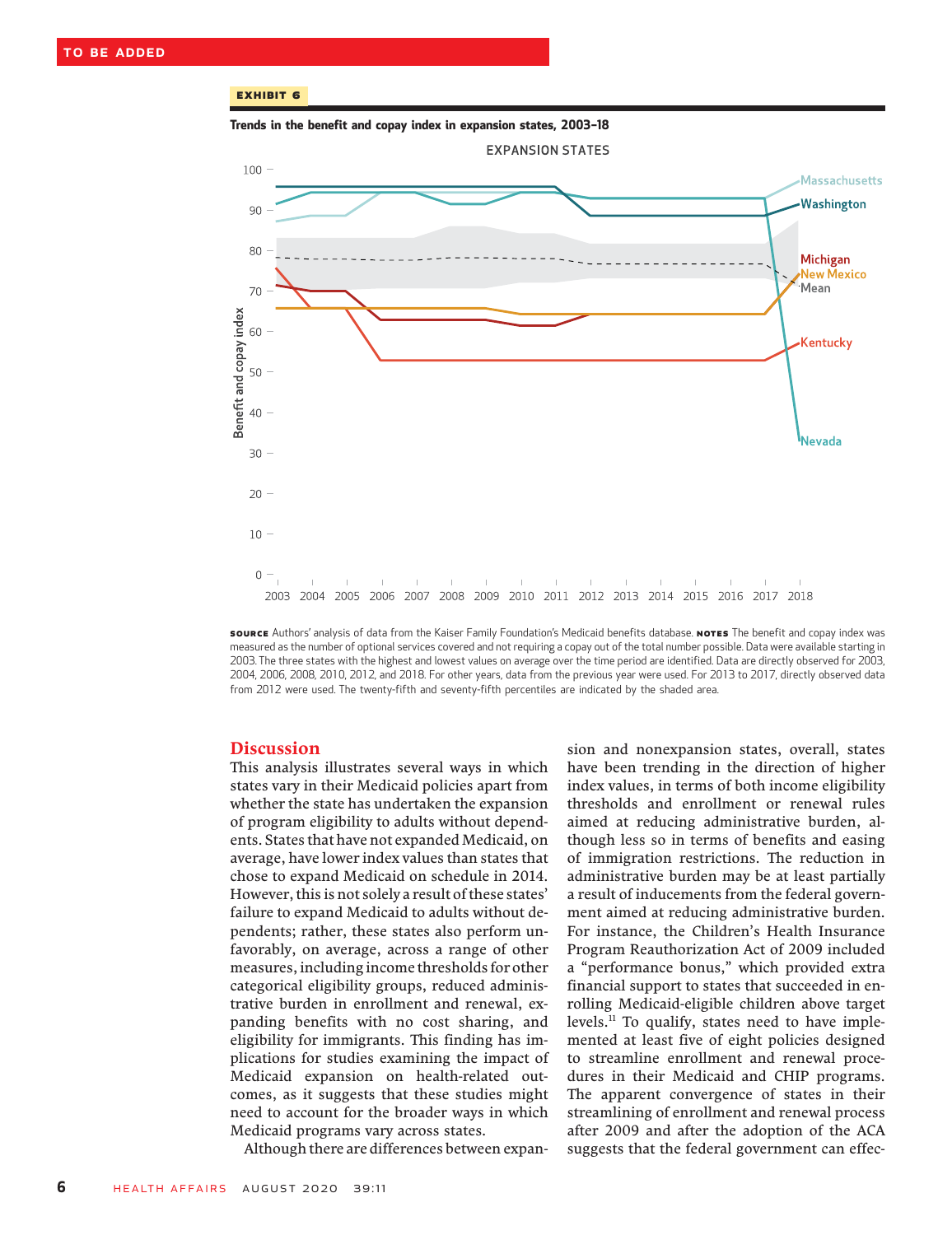



source Authors' analysis of data from the Kaiser Family Foundation's Medicaid benefits database. NoTES The benefit and copay index is defined in the exhibit 6 notes. Data were available starting in 2003. The three states with the highest and lowest values on average during the period examined are identified. Data are directly observed for 2003, 2004, 2006, 2008, 2010, 2012, and 2018. For other years, data from the previous year were used. For 2013 to 2017, directly observed data from 2012 were used. The twenty-fifth and seventy-fifth percentiles are indicated by the shaded area.

tively induce policy convergence in states (exhibits 4 and 5). These variations, although seemingly minor, are consequential for whether or not certain groups of people are able to access health coverage and the benefits this yields, and they contribute to cross-state inequality.<sup>5</sup>

The study also suggests that there is more states can do to expand income eligibility to categorical eligibility groups other than adults without dependents. Even before the Medicaid expansion, states diverged greatly in their income eligibility thresholds for different categorical eligibility groups. Eligibility levels for parents warrant particular attention, as they are considerably lower than those for children, pregnant woman, or adults without dependents, especially in nonexpansion states.

Future analyses can investigate differences in the policy environment or incentives that lead

to decisions to provide more expansive Medicaid programs. Additional analyses can investigate the association between specific Medicaid policies and their impact on health, as well as the causes of variation in state Medicaid policy.

#### Conclusion

States vary widely in their adoption of policies aimed at increasing enrollment and providing more expansive coverage for Medicaid and CHIP. Although eligibility and enrollment rules have become more expansive over time, eligibility for immigrants and benefit coverage have been more static or decreasing across states. Both expansion and nonexpansion states have room to reform their eligibility, enrollment, and benefit levels to improve uptake and expand their Medicaid programs.  $\blacksquare$